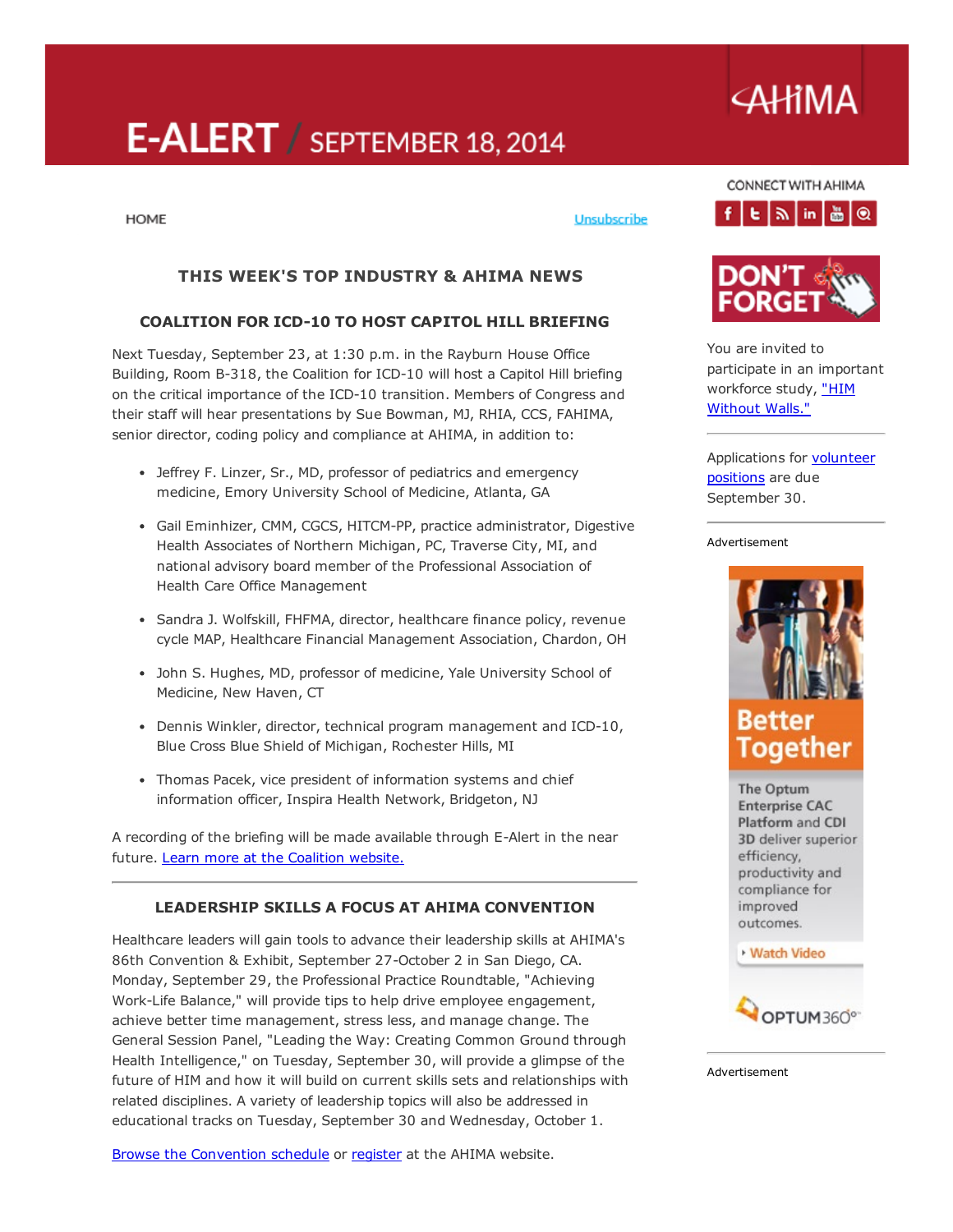You can also read a Q&A with Convention presenter Lisette Wright, MA, at the *Journal of AHIMA* [website](http://journal.ahima.org/?p=10139), with additional presenter Q&As leading up to Convention.

#### Advertisement



## NEW AHIMA TOOLKIT SUPPORTS DATA ANALYTICS

AHIMA has released an updated *Health Data Analysis* Toolkit. Free to members, the toolkit provides resources for healthcare professionals performing data analysis tasks, including trending data, quality measures, or working with financial data. Included is a glossary of terms, annotated bibliography, and five appendices: a sample data dictionary, report and request form, data definitions, meaningful use information, and clinical quality measures. [Download](http://library.ahima.org/xpedio/groups/secure/documents/ahima/bok1_050751.pdf) the toolkit with your member log-in.

#### AN ANALYSIS OF HIE'S EVOLVING OPERATIONAL MODELS

With health information exchange (HIE) still an embryonic domain, with a swirling array of various public, private, and robust electronic health record models, the upcoming October issue of the *Journal of AHIMA* features analysis by a subgroup of AHIMA's Health Information Exchange Practice Council of the current state of HIOs and their operational models. Get a preview of the October issue. Read "Tracking HIE's Ever Evolving [Operational](http://library.ahima.org/xpedio/groups/public/documents/ahima/bok1_050760.hcsp?dDocName=bok1_050760) Models."

In addition, read "Roles for HIM [Professionals](http://library.ahima.org/xpedio/groups/public/documents/ahima/bok1_050726.hcsp?dDocName=bok1_050726) in HIOs" from the August issue of the *Journal*, for a look at how HIM professionals are working in HIE organizations (HIOs).

#### SYMPATHY FOR DOCTORS STRUGGLING WITH 'CLUNKY' EHRs

The American Medical Association has released a new "framework for electronic health record (EHR) usability"—eight capabilities it wants to see in future technology, including better physician-patient engagement; better support for medical decision making, and automated mechanisms for post-implementation user feedback. The group plans to use the list as a framework for working with vendors, policymakers, and others.

AHIMA CEO Lynne Thomas Gordon, MBA, RHIA, FACHE, CAE, FAHIMA, told the *Wall Street Journal* EHRs are undoubtedly still going through growing pains, comparing them to early cell phones. "Remember… how big and clunky they were? We are in the clunky phase with EMRs."

Access the [framework,](http://www.ama-assn.org/ama/pub/ama-wire/ama-wire/post/8-top-challenges-solutions-making-ehrs-usable) or read the *Wall Street [Journal](http://online.wsj.com/articles/ama-urges-overhaul-of-electronic-records-1410840063?tesla=y&mg=reno64-wsj)* article (subscription required).



**DISCOVER** 

the





This is National Health Information Technology (IT) Week.

[Learn](http://www.healthitweek.org/) more about this ninth annual week marking the benefits health IT brings to US healthcare.



Visit AHIMA's Engage **Online [Communities](http://engage.ahima.org/)** for discussions and content on topics important to HIM professionals. Have a membership-related question? Visit the AHIMA [Membership](http://engage.ahima.org/communities/viewcommunities/groupdetails/?CommunityKey=93941d81-3fb0-4301-8fd0-81f6bce5889d) and Business community.

GET INVOLVED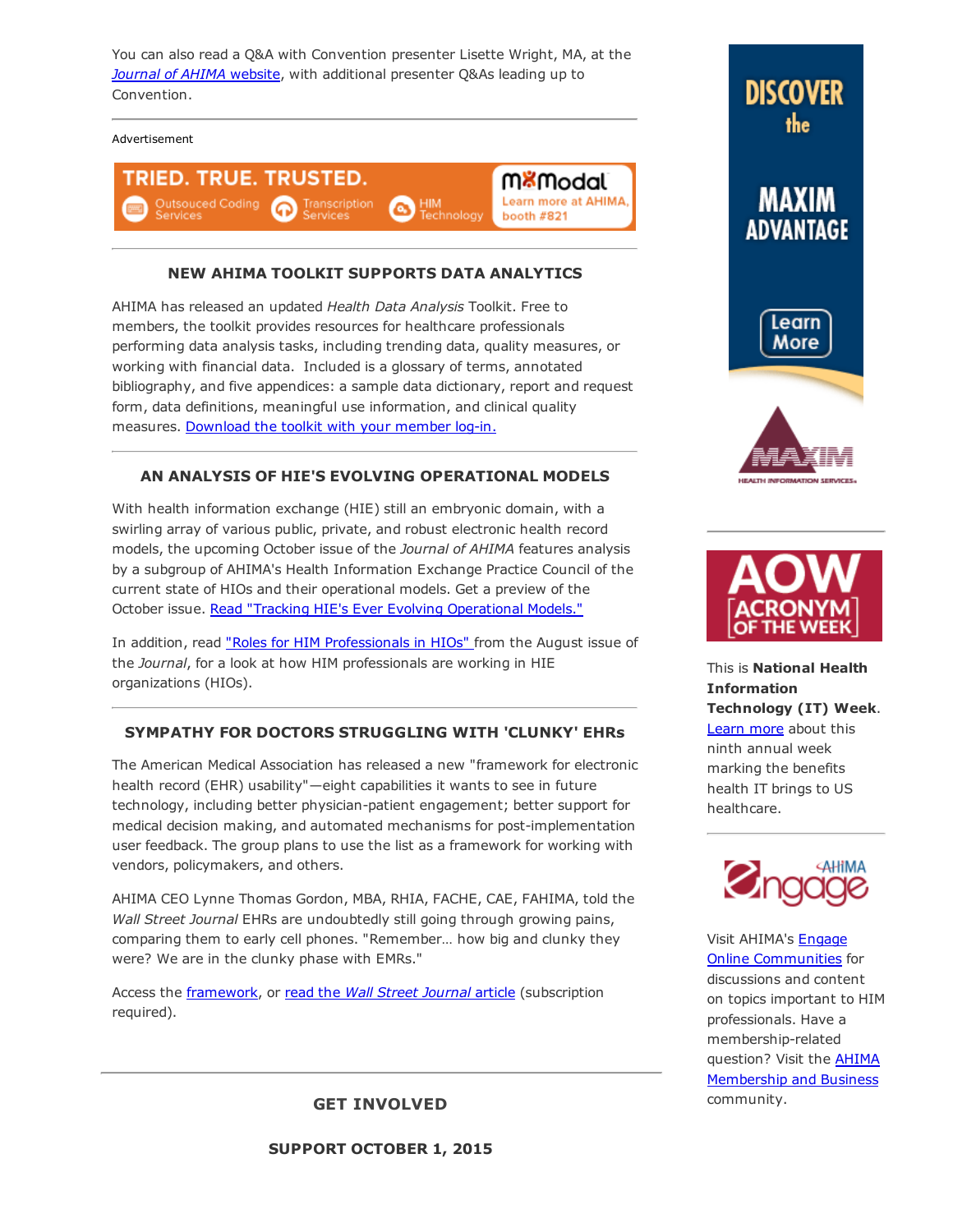

AHIMA members are encouraged to [call](http://capwiz.com/ahima/callalert/index.tt?alertid=63307796) or [write](http://capwiz.com/ahima/issues/alert/?alertid=63175786) your members of Congress and let them know you support the Department of Health and Human Services' announcement of the October 1, 2015, compliance date to transition to ICD-10, and oppose any future efforts to delay the codes sets legislatively.



## DOWNLOAD THE CONVENTION APP – YOU MAY WIN A GIFT CARD



Registered Convention attendees who download the **[Convention](http://ddut.ch/ahimacon14) app** before September 26 will be entered to win a gift card. After download, enter the e-mail address you used to register for Convention and password AHIMA14 to complete setup. Find full [instructions](http://www.ahima.org/convention/geninfo?tabid=online) at our website under "Convention App."

And during Convention, be sure to stop by the Appy Hour event, Monday, September 29, 3-4 p.m., in the AHIMA Booth. If you have an AHIMA app on your device or download one during the event, you will be entered to win a new iPad Mini.

## JOIN THE AHIMA FOUNDATION AT CONVENTION



View a list of **all [events](http://www.ahimafoundation.org/about/FoundationEvents.aspx)**, including Peer Reviewer Training, Monday, September 29, 2-4 p.m., on gaining career-building experience on the Foundation's scholarly journals, and I Want to Teach—Next Steps for HIM Professionals, Tuesday, September 30, 3-4 p.m., for anyone considering a career in HIM education.

#### FIND OUT HOW YOU CAN VOLUNTEER WITH AHIMA



If you are attending AHIMA's Annual Convention and Exhibit in San Diego, CA, join us for the Volunteer Opportunity Session, Tuesday, September 30, from 3:15-4:15 p.m. Get an introduction to the appointed and elected opportunities available at the national level, submit a nomination form, meet current and former Board members, and more.

# NEW JOBS ON CAREER ASSIST: JOB BANK REMOTE CODING

[SPECIALIST](http://careerassist.ahima.org/jobseeker/job/12251278/) Mid-Atlantic region

[REGIONAL](http://careerassist.ahima.org/jobseeker/job/19118014/) CODING MANAGER **Southeast** 

CARE COORDINATION [ADMINISTRATIVE](http://careerassist.ahima.org/jobseeker/job/19117902/) **DIRECTOR** New Jersey

[Outpatient](http://careerassist.ahima.org/jobseeker/job/19992733/) Remote Coder Northern Minnesota

[REGIONAL](http://careerassist.ahima.org/jobseeker/job/19117962/) IP CODING MANAGER Texas

View [more](http://careerassist.ahima.org/home/home.cfm?site_id=681) available positions.



**REFERRAL PROGRAM** 

#### HELP SPREAD THE WORD ABOUT BLUE BUTTON

Through October 6, AHIMA is participating in an Office of the National Coordinator campaign to raise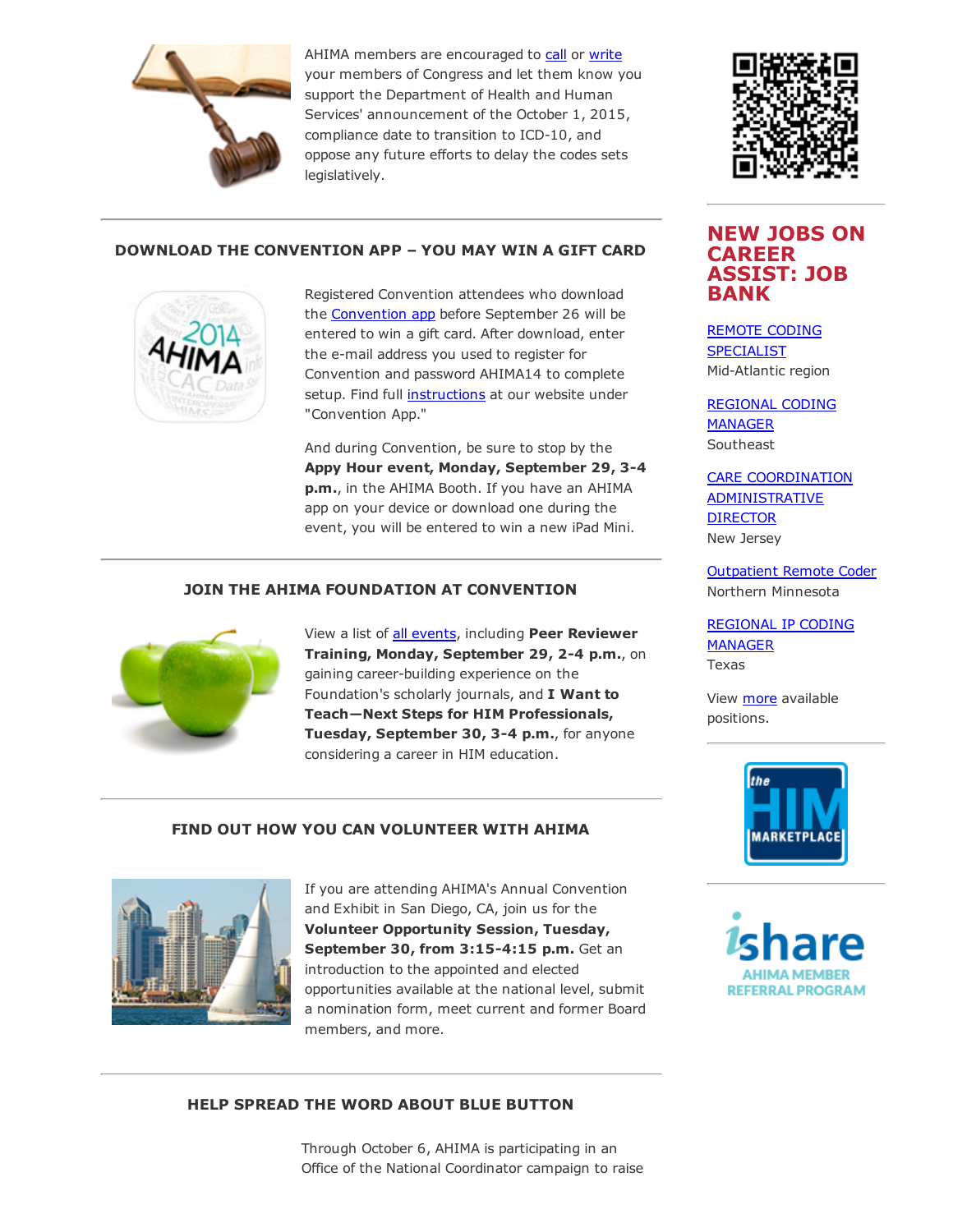

the public's awareness of the Blue Button [Initiative](http://www.healthit.gov/patients-families/blue-button/about-blue-button). You can help spread the word by sharing a series of public service announcement videos about Blue Button, available at [myPHR.com](http://myphr.com/Tools/phrvideos.aspx).

## STUDENTS, YOUR APPLICATION IS DUE SOON



Students, have you finished your **Student Merit** Scholarship [application?](http://www.ahimafoundation.org/education/MeritScholarships.aspx) Before you send it to the AHIMA Foundation, be sure to:

- 1. Spell-check and look for grammatical errors
- 2. Verify the transcript file can be opened

3. Confirm recommendations and enrollment verification are completed by the deadline

4. Submit your application by September 30



## EDUCATION & NETWORKING

CONFERENCES AND EVENTS



Annual Clinical Coding [Meeting](http://www.ahima.org/events/2014Sept-clinicalcoding)

September 27-28 San Diego, CA *Register before September 26 and save \$200*

Are you in the San Diego area? Attend AHIMA's Annual Clinical Coding Meeting for invaluable education and training, cutting edge speakers, and great networking opportunities. Topics include clinical documentation



WEBINARS

*Webinars start at 1 p.m. ET and last 60 minutes.*

## September 23

Keeping Compliant: HIPAA, the Omnibus Rule, and Data Privacy, [Confidentiality,](https://www.ahimastore.org/ProductDetailAudioSeminars.aspx?ProductID=17280&MXCode=MX9112) and Security

## FROM AHIMA PRESS

**[Introduction](https://www.ahimastore.org/ProductDetailBooks.aspx?ProductID=15302&MXCode=MX9112)** to Health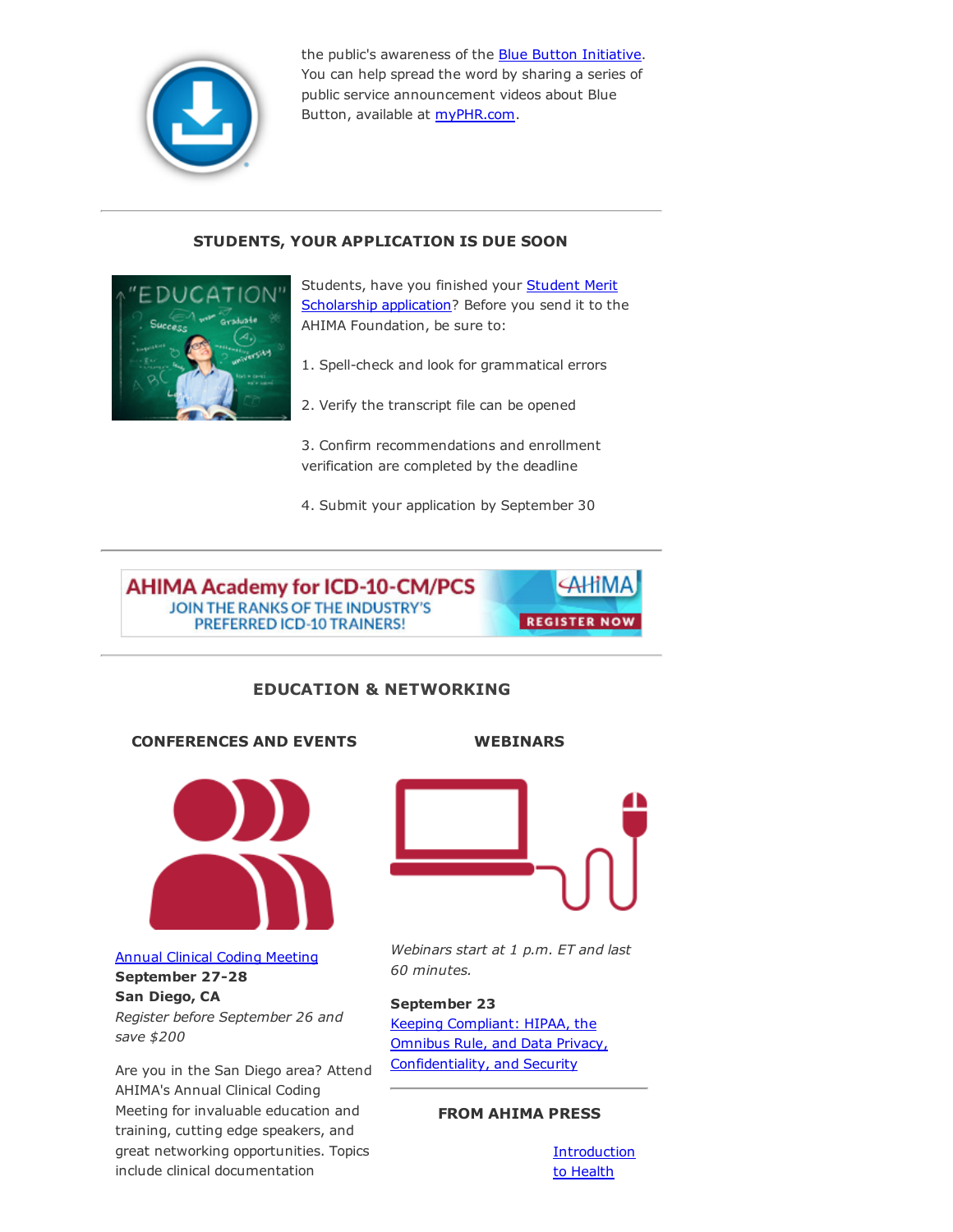improvement, compliance risks, ICD-10 readiness, electronic health records, and more. Don't miss this important event—register today.

#### Upcoming Exam Prep Workshops

Certified Health Data Analyst (CHDA) Exam Prep [Workshop](http://www.ahima.org/events/2014Sept-CHDA-sandiego) September 27-28 San Diego, CA *In [conjunction](http://www.ahima.org/convention) with the AHIMA Convention & Exhibit*

Certified in [Healthcare](http://www.ahima.org/events/2014dec-chps-vegas) Privacy and Security (CHPS) Exam Prep Workshop December 1-3 Las Vegas, NV



By Laurie A. Rinehart-Thompson, JD, RHIA, CHP, FAHIMA

**[Information](https://www.ahimastore.org/ProductDetailBooks.aspx?ProductID=15302&MXCode=MX9112)** Privacy and **Security** 

This text provides an overview of health information privacy and security, outlining the requirements of the HIPAA Privacy and Security Rules, as well as other laws and organizations that regulate health information. It outlines the basic concepts related to HIPAA, and it introduces themes such as threat identification, data security mechanisms, and business continuity.

## PRICE: \$79.95 MEMBER PRICE: \$64.95 PRODUCT NUMBER: AB109912

Save 15 percent when you use coupon code SEPBOM14 during the month of September.

*Also available as an [ebook](https://www.ahimastore.org/ProductDetailBooks.aspx?ProductID=16367&MXCode=MX9112)*

Get 75 percent off 2014 ICD-10 code books (while supplies last):

#### ICD-10-CM Code Book, 2014 Draft

PRICE: \$26.25 MEMBER PRICE: \$22.50 PRODUCT CODE: AC221013

ICD-10-PCS Code Book, 2014 Draft

PRICE: \$26.25 MEMBER PRICE: \$22.50 PRODUCT CODE: AC222013

#### AHIMA 233 N. MICHIGAN AVE., 21ST FL., CHICAGO, IL 60601

The American Health Information Management Association (AHIMA) provides its industryleading e-HIM education and advocacy programs to support the effective use of information technology to manage patient information and healthcare data. AHIMA respects its members' and nonmembers' Internet privacy and right to choose which communications they want to receive. If you prefer not to receive AHIMA product and services e-mails, faxes, or postal mailings, go to your communication preferences page. You will need your ID [\(%%TIMSS\\_MASTER\\_CUSTOMER\\_ID%%\)](https://secure.ahima.org/profile/CommunicationPreferences.aspx) and password. If you don't know your password you can use your email address of record (%%EmailAddr\_%%) to have it sent to you. Refer to the type of e-mail message received (AHIMA E-Alerts) to update your communication preferences.